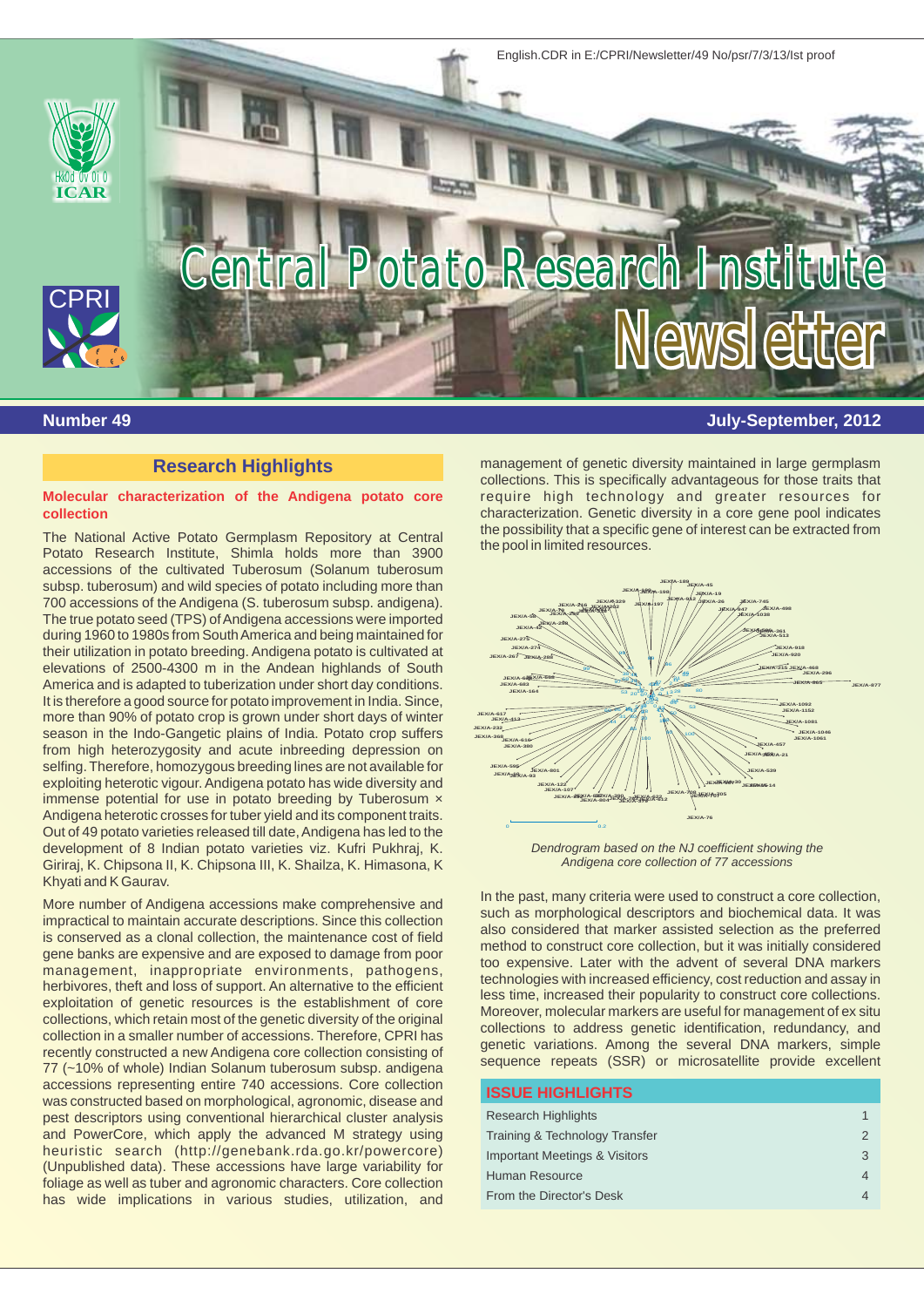markers system for discriminating closely related genotypes for district of Gujarat from 18-20 September, 2012 was also<br>diversity analysis in the several crop species. Due to their locus organized. Two more on campus train diversity analysis in the several crop species. Due to their locus organized. Two more on campus trainings were organized by the specific, co-dominant inheritance, robustness, amenability to high institute on 13-14 August specific, co-dominant inheritance, robustness, amenability to high institute on 13-14 August and 17-18 August, 2012 for farmers of the unit of the districts. A total of the unit of the denome. It is the unit of the liest o throughput and capable to detect allelic variation in the genome, tribal regions of HP i.e. Kinnaur and Lahaul Spiti districts. A total of SSR markers have become a tool of choice for researchers in 40 farmers participated

Twenty-four informative microsatellite (SSR) markers of a new PGI<br>kit developed by International Potato Centre, Lima, Peru were<br>used to characterize the recently developed Indian Andigena<br>potato core collection. To validat analysis showed the high diversity of core collection. These SSR results support and validate the genetic differences of the Andigena core collection constructed based on various agronomic traits. These findings not only demonstrate the diverse core collection but also useful for selecting genetically distinct potato materials to widen the genetic background of the potato gene pool. This core collection may be a useful source for detecting genes/QTLs underlying quantitative traits in potato marker-trait association analysis. Moreover, this is the first ever report on microsatellite characterization of Andigena core collection of potato in India (Fig. 1).

### *Jagesh K. Tiwari, Poonam, BP Singh, Jai Gopal, Vinay Bhardwaj, VU Patil, S Sundaresha and CM Bist*

#### **Yield gap analysis of potato variety Kufri Frysona**

Kufri Frysona was released in the year 2009 as a medium maturing variety with white oblong tubers having shallow eyes and creamy flesh. It is resistant to major potato disease late blight. It has been developed to provide French fry grade potatoes to the potato processing industries in the country. The variety has a potential processing industries in the country. The variety has a potential and A 5-day training on "Techniques of seed potato cultivation, yield of 300-350 q/ha and is suitable for growing in North Indian and management" for distri plains. A total of 14 On-farm trials of this variety were conducted in marketing and management" for district and block level extension<br>selected locations of Bihar and UP.

with C-40 as control and the results of demonstration plots were sponsored by SAMETI, Rahmankheda. Lectures on different were results of demonstration senects were given by experts using audio-visual aids followed by revealed that farmers harvested on an average 224 q/ha from practical. Field visit was also organized. demonstration plot as against 184 q/ha from control plot of C-40 variety. Thus, yield gap of 40 q/ha was observed which is 22% higher than existing variety. Another 5 field trials were conducted in Meerut, Panchsheel Nagar and Muzaffarnagar district of UP to assess performance of this variety. K. Bahar was taken as control to compare the results. It was found that there was no incidence of late blight in both demonstration as well as control plot except one field where blight was observed to the extent of 20% in K. Frysona and 70% in case of K. Bahar. Demonstration plots gave an average yield of 280 q/ha which is nearly 14 % higher than control plot yield (247 q/ha). Yield gap observed in this case was 33 q/ha. Therefore, farmers should adopt this variety with recommended package of practices so that they can get higher price for their produce and thereby gain more profit from potato cultivation.

### *Dhiraj K. Singh, NK Pandey, Ashok K. Chauhan, TK Sinha and BP Singh*

# **Training & Technology Transfer**

seed and table potato production" sponsored by ATMA,<br>Aurangabad for 20 potato growers of Aurangabad district of Bihar

40 farmers participated in these training. The scientists from germplasm management.<br>Turnty fourinformative misses to lite (CCD) markers of a new DOL diseases and pest management, water and nutrient management

**Training programme for extension functionaries**



*Training of extension officers from UP*

which 25 extension functioneries from Farukhabad, Kannauj and In Bhojpur district of Bihar, nine trials of K. Frysona were conducted Rahmankheda districts of UP participated. The training was aspects were given by experts using audio-visual aids followed by



*Practical training on dipstick technique*

# **Farmers training under Mini-Mission Programme Training programme for farmers**

One On-Farm training on "Improved cultivation techniques for The institute organized 3-day training on "Modern techniques of potato and other vegetables" was conducted during 5-6 Sept., Seed and table potato production sponsored by ATMA,<br>Aurangabad for 20 potato growers of Aurangabad district of Bihar<br>from August 23-25, 2012. Besides, 3-day training on "Value<br>addition in potato crop" for 31 potato growers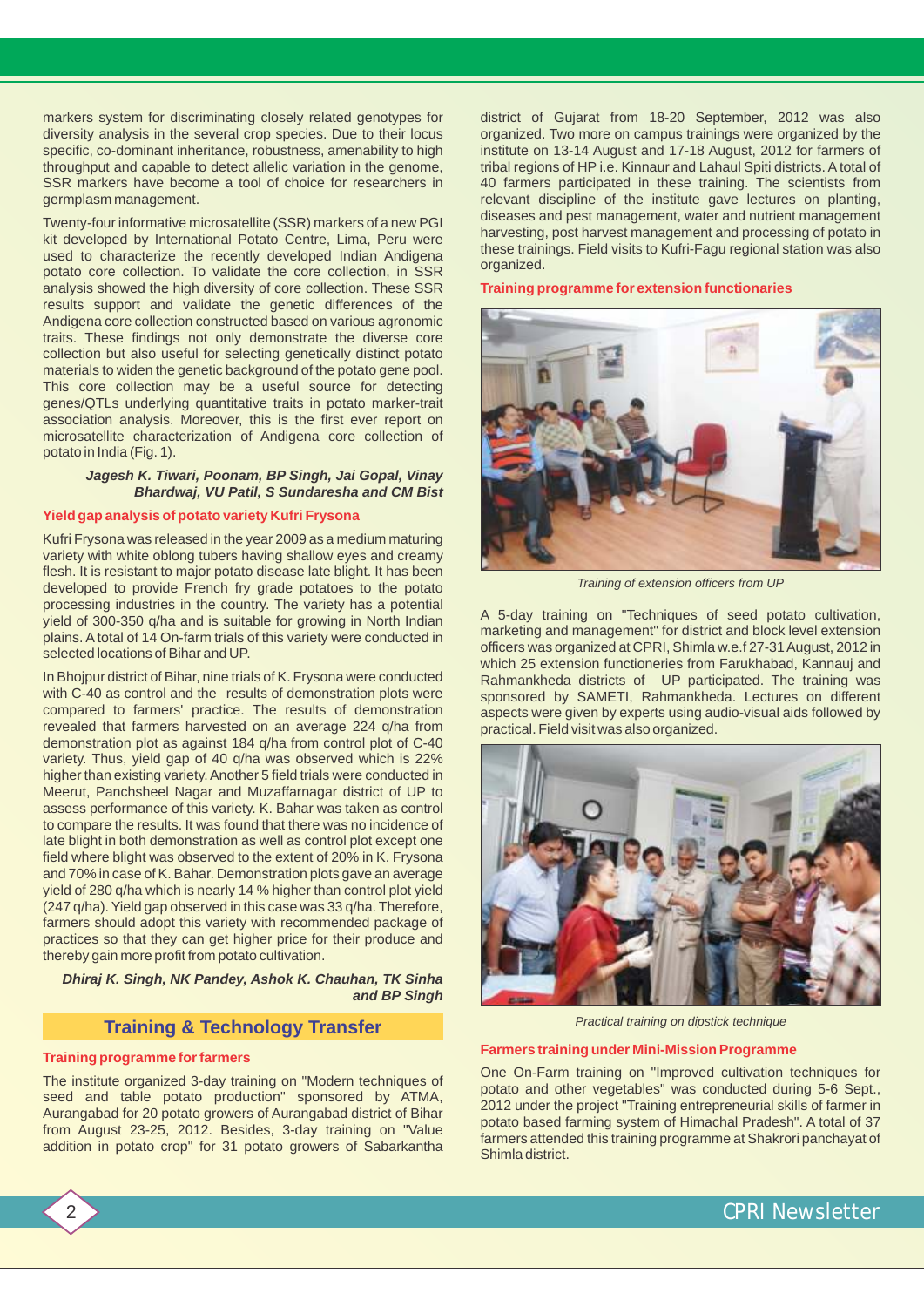#### **Organised Short Course on "Plant Disease Diagnostics: Theory and Practices"**

Organised short course on "Plant Disease Diagnostics: Theory & Practices" sponsored by Indian Council of Agricultural Research, Central Potato Research Institute, Shimla celebrated its



*Plant disease diagnostics training at Shimla* 

in the Division of Plant Protection. The course was attended by 14 participants from 13 ICAR institutes/SAUs representing 8 states. In this course emphasis was given on practical aspects of plant disease diagnosis.

### **Live Phone-in Programmes**

Expert scientists of CPRI, Shimla on different subjects participated in the Live-phone in programmes on Doordarshan from July to September, 2012. The details of the topics along with experts are given below:

| <b>Month</b> | <b>Title/Topics</b>                                                                                                                   |
|--------------|---------------------------------------------------------------------------------------------------------------------------------------|
| July         | Fungal soil borne diseases and insect pest<br>management of potato in higher hills of HP - Dr.<br>Sanjeev Sharma & Dr. Ravinder Kumar |
| August       | Care of crop, roughing, haulm cutting and<br>drainage in seed potato - Dr. SS Lal & Dr.<br><b>Ashwani Sharma</b>                      |
| September    | Harvesting and post harvest operations of seed<br>potato in high hills of HP - Dr. Vinod Kumar & Dr.<br><b>Brajesh Singh</b>          |

In addition, CPRI scientists were also involved in Live-phone in programmes on AIR, Shimla. A brief summary is given in following table:

#### **Live Phone- in Prgramme on AIR, Shimla**

| <b>Month</b> | <b>Title/Topics</b>                                                         |  |  |  |
|--------------|-----------------------------------------------------------------------------|--|--|--|
| July         | Diseases in potato and their management - Dr.<br><b>Sanjeev Sharma</b>      |  |  |  |
| August       | Potato cultivation practices - Dr. NK Pandey                                |  |  |  |
| September    | Efforts of CPRI for transfer of potato<br>technologies- Dr. Dhiraj K. Singh |  |  |  |

# **Important Meetings & Visitors**

#### **News for foundation day**

Foundation Day on 9th august, 2012 with great enthusiasm. Shri Suresh Bhardwaj, Hon'ble MLA of Shimla constituency graced the occasion as the chief guest of this function. In this function, Dr. N.M. Nayar, former director of CPRI and a renowned agricultural scientist delivered IPA Ramanujam Memorial Lecture award. During afternoon session, Dr Rakesh Pandit from Department of Ayurveda (HP state Govt.) was also invited for delivering a lecture on "Life style related Health Problems in Office workers and Remedial measures". Approximately 250 persons including scientists and farmers attended this function. On this occasion, a Workshop cum Exhibition was also organized for the benefit of potato farmers and training was given to framers on improved methods of potato production by expert scientist.



*Inauguration of Foundation Day*

#### **Farmers' Day celebrated at CPRS Ooty**

Farmers' day was organized on 9th July 2011 at CPRS, Ooty. Twenty five farmers from Appukodu village of the Nilgiris district<br>participated in the programme. The scientists of the station<br>delivered talk on various aspects for successful potato cultivation<br>such as suitable varieties protection measures for getting higher returns. There was good interaction from the farmers and doubts were cleared by the scientists. A visit was also arranged to the farm where latest technologies developed by the station were shown to the farmers.



*Participants of Farmers' Day at Ooty*